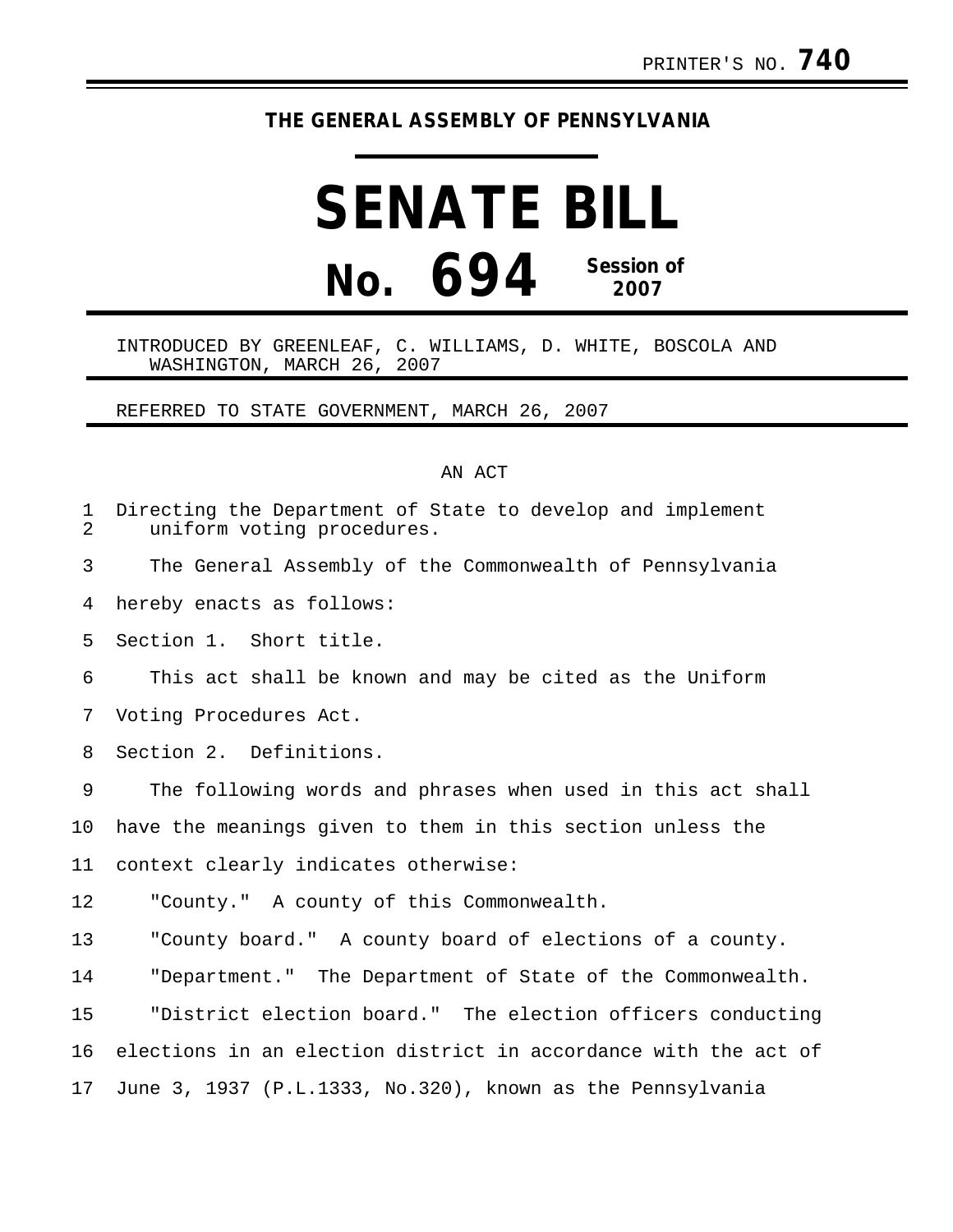1 Election Code.

2 "Election." A general, municipal, special or primary 3 election.

4 "Election district." A district, division or precinct, 5 established in accordance with the provisions of the act of June 6 3, 1937 (P.L.1333, No.320), known as the Pennsylvania Election 7 Code, within which all qualified electors vote at one polling 8 place.

9 "Qualified elector." A person who possesses all of the 10 qualifications for voting now or hereafter prescribed by the 11 Constitution of Pennsylvania, or who, being otherwise qualified 12 by continued residence in that person's election district, 13 obtains such qualifications before the next ensuing election. 14 "Uniform voting procedures." A standardized process for 15 qualified electors to cast their votes and have their votes 16 accurately and securely recorded and transmitted to a county 17 board. The term also includes a standardized procedure for 18 voting by absentee ballot.

19 Section 3. Uniform voting procedures.

20 (a) Development and implementation.--

21 (1) The department shall develop and implement uniform 22 voting procedures that shall be used at all elections held in 23 this Commonwealth. In developing and implementing uniform 24 voting procedures, the department may use any available 25 research and reports issued by Federal or State agencies 26 relevant to developing and implementing uniform voting 27 procedures.

28 (2) Prior to implementing uniform voting procedures, the 29 department shall receive input from counties, including 30 comments and recommendations from members of county boards 20070S0694B0740 - 2 -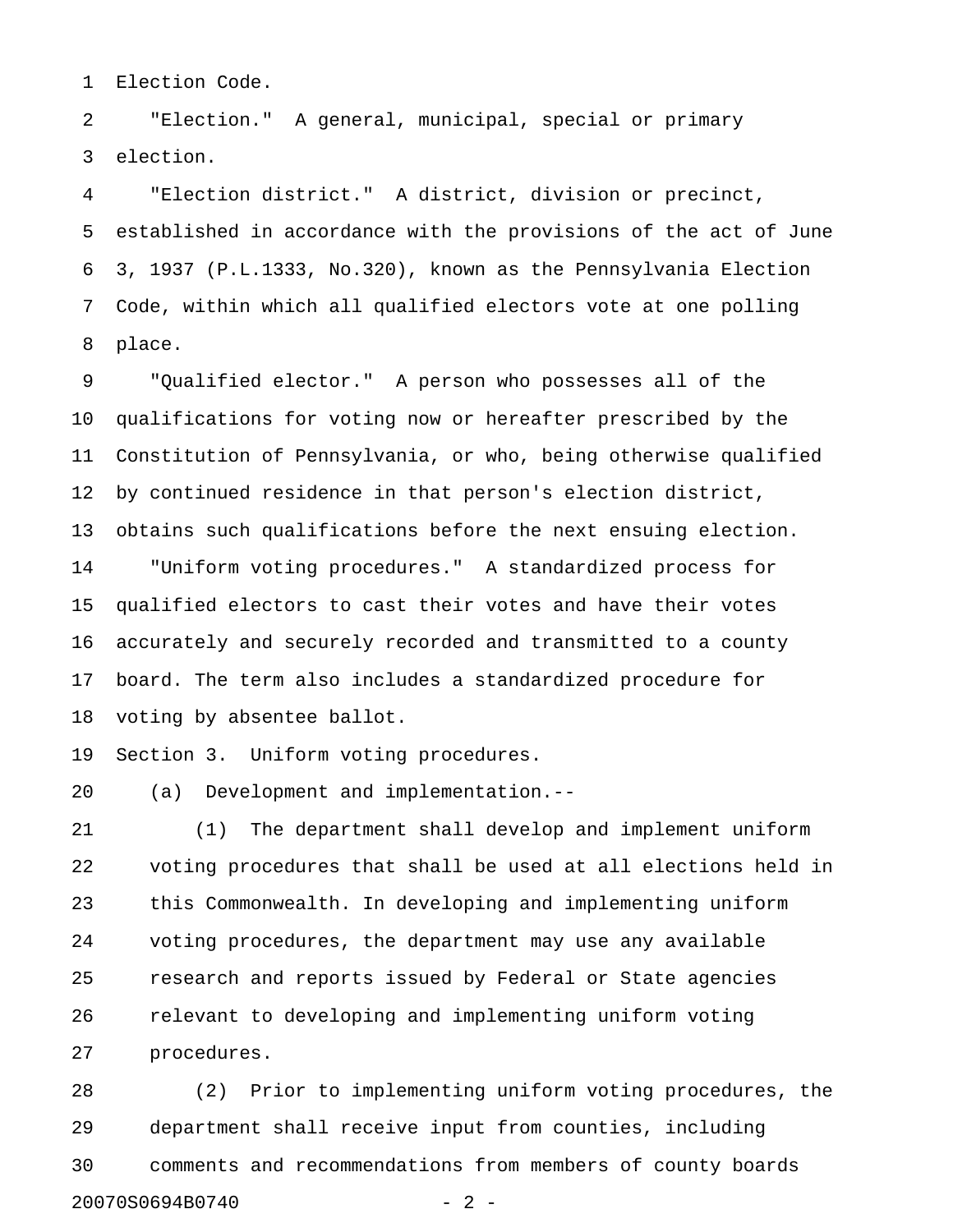1 and district election boards.

2 (b) Criteria for uniform voting procedures.--In developing 3 and implementing uniform voting procedures, the department shall 4 use, but is not limited to, the following criteria:

5 (1) The procedures shall be easy for qualified electors 6 to understand and use. In order to assist the district 7 election board in confirming a qualified elector's 8 registration and in resolving registration problems, the 9 procedures may include the use by qualified electors of an 10 identification card that may be read at the polling place by 11 a computer linking the district election board directly to 12 the county board.

13 (2) The procedures shall protect the privacy of 14 qualified electors and the security of their votes and shall 15 prevent voter fraud.

16 (3) The procedures shall provide prompt and accurate 17 election results from the district election board to the 18 county board, media and public. The procedures may include a 19 computer network that directly links the district election 20 board at the polling place to the county board for prompt and 21 secure transmission of election results.

22 (4) The procedures shall be standardized for use at all 23 elections held in this Commonwealth. The procedures may not 24 include punch cards and other voting methods that could 25 potentially result in incorrect voting such as double voting.

26 (5) The procedures shall use technological advances 27 including systems that utilize touch-screen computers and the 28 Internet.

29 Section 4. Repeals.

30 All acts and parts of acts are repealed insofar as they are 20070S0694B0740 - 3 -